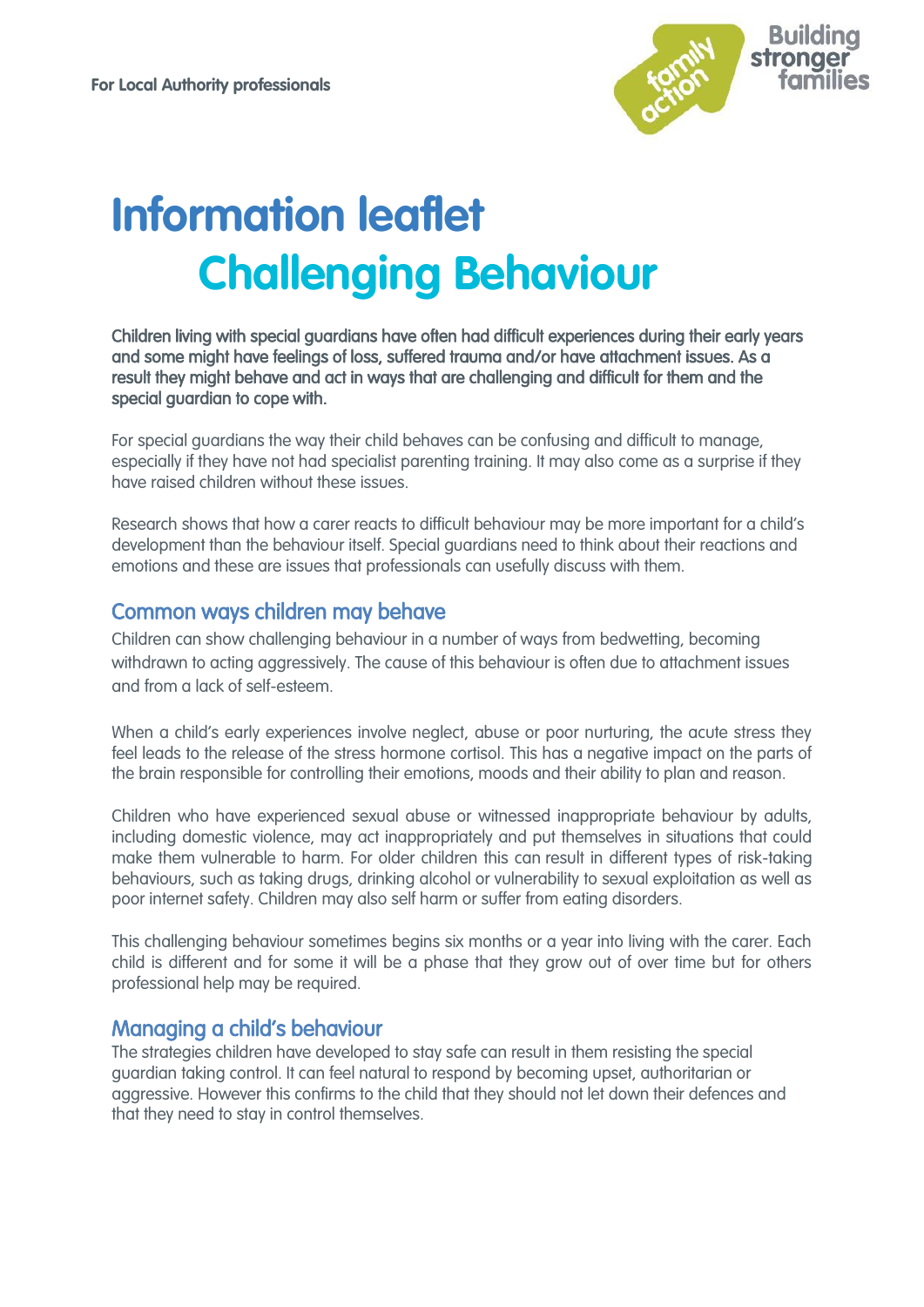

Specialist parenting approaches such as therapeutic parenting help children move towards feeling more secure and resilient. It is vital for special guardians who need this support to get specialist training.

When children are upset or aggressive the key way to respond is to validate their emotions but not their behaviour. Special guardians can let them know it is okay to feel angry but it is not acceptable to punch or hurt someone because they feel angry. This is known as emotion coaching. This parenting technique helps children manage their feelings when they are upset and misbehaving, wind down the situation and build positive learning.

Carers may find this awkward when they start and children may pick up on this if it feels strange, forced or artificial. Special guardians may not be used to talking about their own feelings, which will naturally stop children from talking about theirs. So it's important for special guardians to ease in to the technique by talking about their own feelings.

Sitting down and talking through the situation once everyone has calmed down will help a child to recognise and be in touch with their emotions.

Some other ways professionals can support special guardians to deal with challenging behaviour are listed below:

- **For bedwetting, special guardians should contact their GP to rule out the possibility of a physical** infection. Otherwise they should treat it as a commonplace occurrence.
- If a child throws their toys and furniture around the special guardian should not simply remove f these from their bedroom. Although this may seem like a reasonable response it can lead to feelings of neglect and may be seen as a punishment
- **It is worth special guardians using caution with the use of 'time outs'. No matter how much they** may intend this as a method of allowing calm and introducing space into the environment it deprives children of relationships and is often seen as a much greater punishment by children who have experienced neglect than is intended.
- $\blacksquare$  To help children protect themselves from sexual exploitation and understand that it is always their right to say no, special guardians should have a look at the [Let's Talk Pants website](https://www.nspcc.org.uk/preventing-abuse/keeping-children-safe/underwear-rule/).
- Special guardians should never hit or shake a child. It teaches children that it is acceptable to hurt people and could trigger memories of past abuse.
- When a carer catches their child behaving appropriately, they should give them as much praise as they can. When they praise the child they should go into detail about why they have praised them. Don't say "good boy" as they may not realise what it is they have done to earn the praise.
- If challenging behaviour continues it is worth speaking to a GP about a referral to Children and Adolescent Mental Health Services (CAMHS) although there may be a long waiting list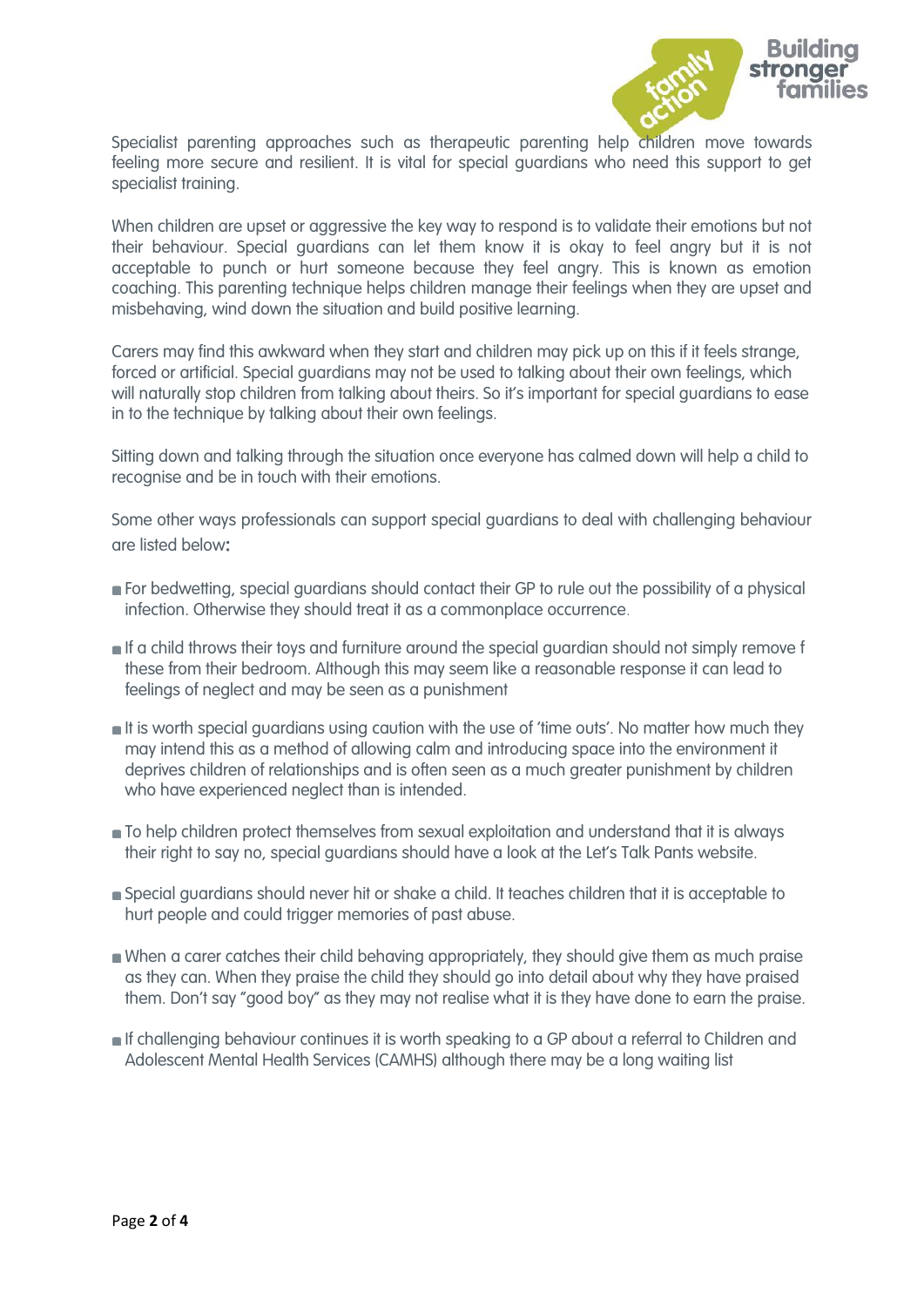

## [Managing reactions to birth family contact](http://www.specialguardiansupport.org.uk/managing-challenging-behaviour/#title_3)

Seeing their birth parents can bring up very difficult feelings for children and a feeling of insecurity about their current situation. Their special guardian will become an expert in their feelings around this and can track and observe how their behaviour changes before, during and after contact to help manage their feelings.

Children need to know as much as possible about what is going to happen: who they are going to see, details of any activity, a reminder to be kind and if they are not happy about something to tell someone.

Others may be fine before contact but the impact hits them afterwards. Special guardians should give reassurance that they will be coming back to them as usual. Before they go carers could let them know they are going to do something together when they get back.

Special guardians may feel sorry for the child and be tempted to be more lenient with them if they are disruptive afterwards. However, it is better for them if they acknowledge how they feel and follow through with a consequence as they usually would.

### Special guardians need to look after themselves

Special guardians often put pressure on themselves by feeling that they need to fix everything for the child. Professionals can help them to reduce their stress by supporting them to acknowledge:

- $\blacksquare$  They do not need to and cannot do it all.
- **n** Things do not have to go right the first time.
- It is okay to start small and that things take time to change.

A special guardian's own health and state of mind impacts their ability to parent so professionals should remind them that it is really important that they look after themselves. Picking up the phone to talk about how they feel if they are having a hard time or having a bath can sometimes be a necessity not a luxury for them and the child.

## [Practical ways special guardians can support their child](http://www.specialguardiansupport.org.uk/managing-challenging-behaviour/#title_5)

- Special guardians should always be consistent, predictable and available. If they say they will listen to a child or be there for them they need to follow through. This will help the child feel safe and learn that people can be trusted.
- Special guardians should remember that their child's past and present behaviour is linked; this may help a carer see frustrating behaviour as normal and accept it.
- Carers may find themselves treading very lightly or appeasing difficult or abusive behaviour to compensate for the lack of love a child has received. Children still need special guardians to help them manage their feelings by remaining consistent.
- Carers need to parent children based on their emotional age. If frustrated or tearful they may regress. A 10 year-old child who is acting emotionally like a 2 year-old can be rocked, sung to quietly and soothed without words or complex arguments
- **Carers need to parent children based on their emotional age. If frustrated or tearful they may** regress. A 10 year-old child who is acting emotionally like a 2 year-old can be rocked, sung to